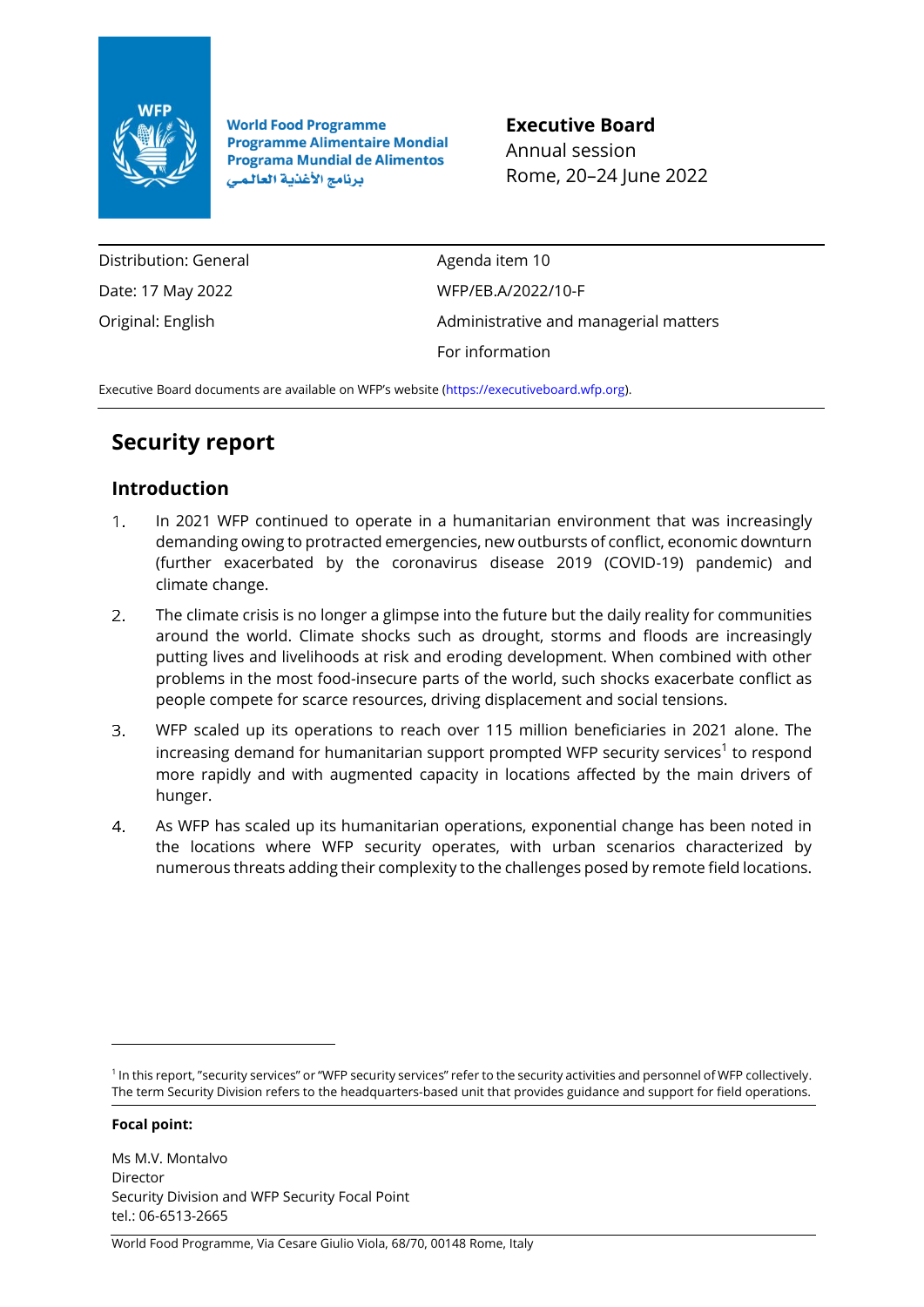- $5.$ According to internal United Nations assessments, three major trends dominated the global security environment in 2021, with adverse effects on the levels and types of threats faced by United Nations and other humanitarian organizations, including WFP. The role of non-State armed actors continued to gain prominence. Further, growing disinformation campaigns aimed at discrediting the United Nations and promoting anti-United Nations and anti-humanitarian organization sentiments presented an emerging threat. Violent extremism continued to expand, in particular in areas lacking employment opportunities for young people and basic State services such as security.
- $6.$ WFP security support has been crucial to the enabling and timely delivery of WFP programmes, collaborating with partners and assisting staff in the most affected countries, to facilitate reaching beneficiaries wherever and whenever possible. This has helped to reduce disruptions to humanitarian operations.
- $7<sup>1</sup>$ On the interagency side, the Security Division has continued to play a major role in the United Nations Security Management System (UNSMS), which defines roles, accountabilities, responsibilities and policies on matters related to security risk management, enabling United Nations entities to conduct their activities within acceptable levels of security risk.

# **Incident analysis**

- $8<sub>1</sub>$ The number of safety and security incidents affecting WFP personnel, as well as cooperating partners and contractors providing services for WFP, increased significantly in 2021.
- $\mathbf{q}_{\perp}$ Looking only at incidents affecting WFP personnel or programmes (69 percent of total), it is apparent that the majority – 66 percent – are related to the conduct of WFP operations or activities. Taking into consideration the number of personnel in the organization, the overall global incident rate was 65 incidents per 1,000 WFP staff members (up from 49 in 2020).
- $10.$ The change in trends in terms of incident numbers, frequency of violence and casualty figures is evidence of the continued deterioration of the threat environment in which WFP operates and may also be attributable to the opening up of many countries from COVID-19-related lockdowns and restrictions.

# **Summary of incident reports and trends**

- ➢ In 2021, there were 1,746 incidents involving or affecting WFP personnel, WFP cooperating partners and contractors providing services for WFP, a 40 percent rise compared to 2020.
- ➢ Nineteen fatalities were recorded, including four among WFP personnel and two among WFP dependents; of these six, two were due to violence.
- ➢ Fifteen abductions involving 40 employees were also reported (down 10 percent from 2020).
- $\triangleright$  Eastern Africa had the highest number of incidents and incident rate, by a large margin.
- $\triangleright$  Crime remains the most common threat for WFP globally, although hazards account for half of deaths and serious injuries.
- $\triangleright$  The share of incidents involving violence or the threat thereof rose sharply (from 26 percent in the previous period to 31 percent). Approximately 60 percent of the incidents that had major impacts on WFP personnel and their dependents were security incidents involving violence; this rises to 85 percent for WFP partners and contractors.
- ➢ An increasing share of security incidents affect WFP partners.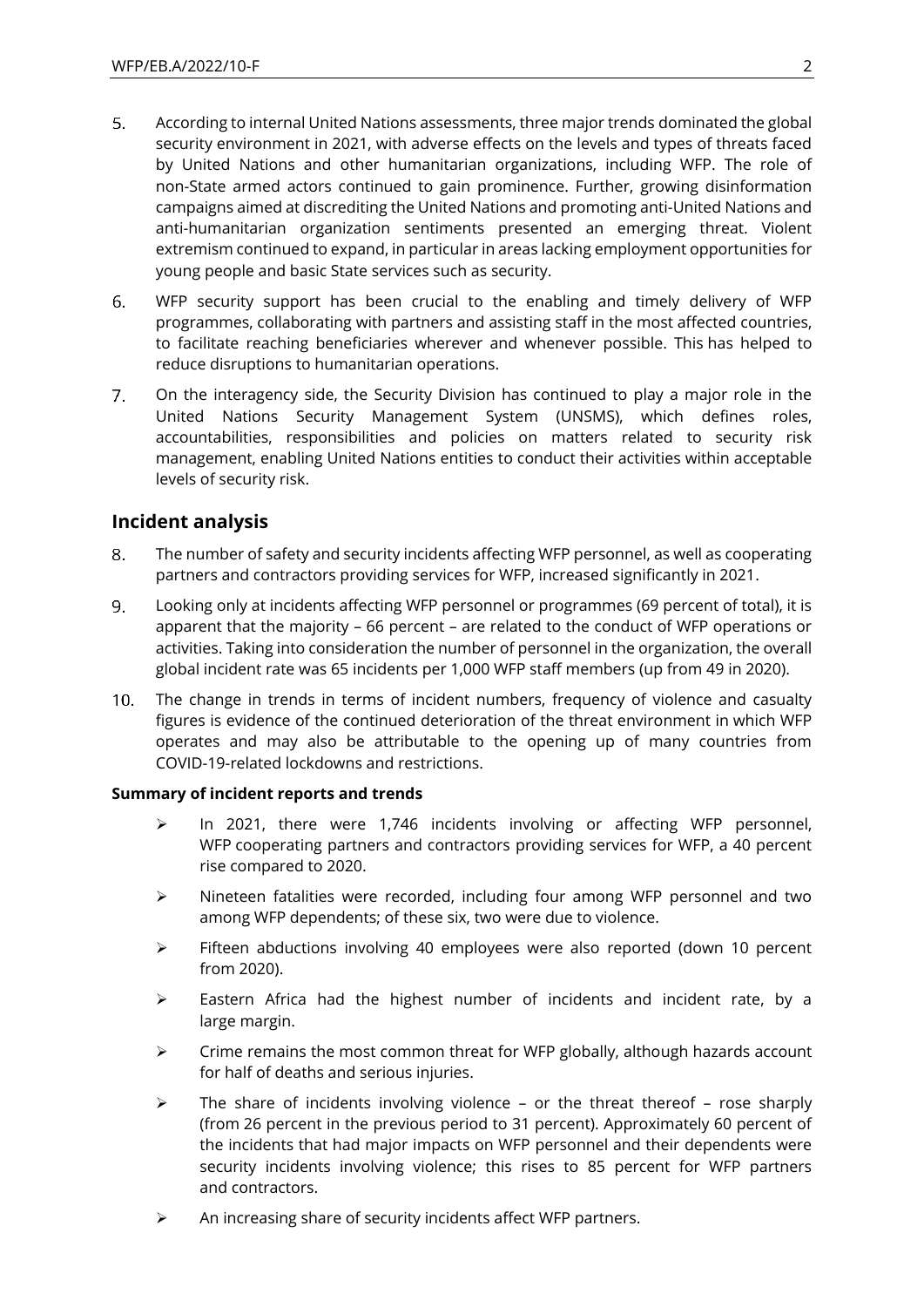$\triangleright$  UNSMS incident statistics are similar: both the Security Information Management and Security Analysis System used by WFP and the Department of Safety and Security incident reporting system show the same top five incident types and a similar distribution of safety versus security incidents in 2021. Moreover, the sharp increase in incidents seen by WFP between 2020 and 2021 (40 percent) was also seen across the United Nations (44 percent).

### **Major incident trends**

- $11.$ The share of incidents involving violence – or the threat thereof – rose sharply (from 26 percent in the previous period to 31 percent); however, the number of incidents resulting in the abduction, serious injury or death of personnel dropped by 10 percent compared to 2020, with 58 incidents involving WFP-linked personnel. Approximately 60 percent of the incidents that had major impacts on WFP personnel and their dependents were security incidents involving violence; this rises to 85 percent for WFP partners and contractors.
- $12.$ In 2021, there were 15 abduction incidents involving 40 employees. This represents a significant decrease from 2020, with 23 incidents involving 54 personnel. In cases involving WFP personnel, the individuals abducted were released without major physical injury within a day; however, partner staff have been held for days and even weeks. Most incidents occurred in Afghanistan and Cameroon. There is still one unresolved incident of abduction of a WFP staff member in Nigeria from 2020, to which the Security Division has dedicated missions and external resources in its efforts to resolve it. In addition, careful consideration has been given to after-action review and lessons learned to define concrete actions to mitigate the risk of similar future incidents.
- $13.$ In the light of these trends, the strategic and operational response of the Security Division has been to resume first response training for WFP personnel in West Africa. The gradual lifting of COVID-19 restrictions globally also allowed for Safe and Secure Approaches to Field Environments training to be delivered to WFP staff deploying to high-risk countries. Women's Security Awareness Training was also provided to WFP staff and partners at headquarters and in the Latin America and the Caribbean region; this training covers captivity coping mechanisms, among other things.

# **By threat**

- Overall, trends in security threats are unchanged from previous periods: over half of  $14.$ reported incidents are rooted in crime and nearly a quarter stem from hazards in the operating environment.
- The number of crime incidents has risen steadily in recent years but rose more sharply  $15.$ in 2021. Thefts, robberies, burglaries and intrusions accounted for over half the incidents in the crime category. While fewer in number, incidents of harassment, intimidation and arrest of WFP personnel are also on the rise, as are threats of violence against WFP personnel. Countries<sup>2</sup> disproportionately affected by crime incidents include South Sudan, the Sudan and Cameroon.
- $16.$ The number of incidents in the **hazards** category rose more gradually, consistent with previous years, with road safety incidents accounting for 65 percent (see additional details in the section below). Moreover, hazards account for a disproportionately large number of deaths and serious injuries – 49 percent. Countries disproportionately affected by hazard incidents include South Sudan, the Sudan and Uganda. The Security Division and the

<sup>&</sup>lt;sup>2</sup> WFP incidents described in this report are those that occurred within the areas of responsibility of WFP country offices.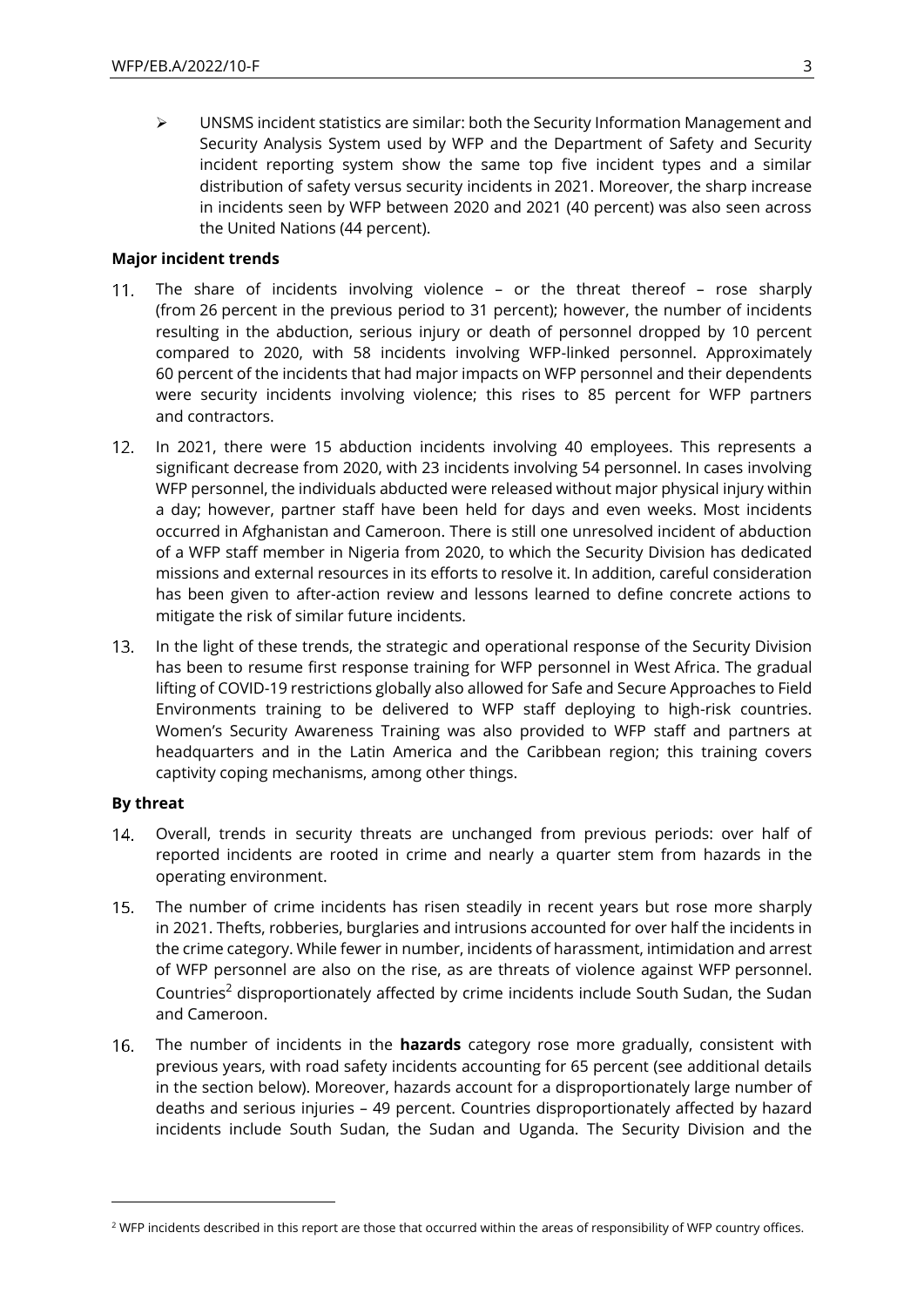Occupational Safety and Health Unit<sup>3</sup> have joined efforts to implement fact-finding processes in field locations with the aim of preventing recurrence of reported hazard incidents. Awareness campaigns have been conducted among WFP staff with the aim of preventing security incidents and occupational safety and health accidents.

- $17.$ Armed-conflict-related incidents appear to be on the rise, reversing the drop seen through 2020 and returning to the trend of previous years. In Ethiopia in particular the number of incidents reported more than tripled as a result of the high-intensity conflict that affected the country throughout 2021. Similarly, Afghanistan witnessed a spike in incidents linked to the transfer of power that occurred mid-way through the year, while Yemen remained predominant, as it has in previous years.
- $18.$ Civil unrest spiked in 2019 but fell in 2020 (probably due to COVID-19 restrictions on movement) and started to rise again in the second half of 2021 as the socioeconomic impacts of the pandemic and other grievances led to a revival of anti-government sentiment around the world. While the effects of unrest on WFP have been mostly indirect, in particular in the case of unrest focused on political grievances, there are early signs of a return of hunger riots like those that the world experienced in 2008, during the last period of sharp increases in food prices. Countries with a disproportionately high number of civil unrest incidents in 2021 include the Democratic Republic of the Congo, Mozambique, Nigeria, the Sudan and Yemen.
- $19.$ The number of incidents linked to extremism and terrorism has remained low over time, with such incidents accounting for 2 percent of security incidents in 2021. Given the potential for transnational terrorist organizations to carry out acts of violence with severe impacts, however, the subject is discussed in more detail below.

#### **By region**

- Eastern Africa was the WFP region with the highest number of incidents in 2021 (accounting 20. for 43 percent of incidents), a continuation of the trend seen over the past two years, mainly owing to a large number of incidents in Ethiopia, South Sudan and the Sudan. There was a particular spike in incidents in Ethiopia in 2021. More information on these countries is provided in the box on page 6 of the present document.
- $21.$ The Asia and the Pacific region and the Middle East and Northern Africa region accounted for a greater portion of incidents in 2021 than in 2020. This was mainly due to the rise in violence and related impacts in Afghanistan and Yemen, in the latter case reversing the drop in incidents reported in 2020. The overall number of incidents reported for Western Africa rose by only a small percentage despite a doubling of incidents in Cameroon, where WFP partners were the target of attacks by non-State armed groups. The regional totals were balanced out somewhat by a drop in reported incidents in Burkina Faso, where operations were challenged by the security environment. In Southern Africa, despite an increased spotlight on the conflict in Mozambique, the number of incidents remained steady, with minor changes from last year in all countries. Meanwhile, while incident numbers in Latin America and the Caribbean vary from year to year and are relatively low, the number of incidents rose to 80 in 2021, a historical high for the region (up from 61 in 2020), mainly due to the number of incidents in Colombia more than doubling as violence in the Venezuelan border region increased.

<sup>&</sup>lt;sup>3</sup> The Occupational Safety and Health Unit aims to reduce workplace injuries, and thus improve the physical and mental well-being of staff, by establishing workplace safety and health rights, responsibilities and duties and ensuring that staff receive occupational safety and health training and support. Workplaces include WFP offices, warehouses, workshops, garages, port and aviation operations, clinics, guesthouses, construction sites, logistic hubs and fuel storage areas.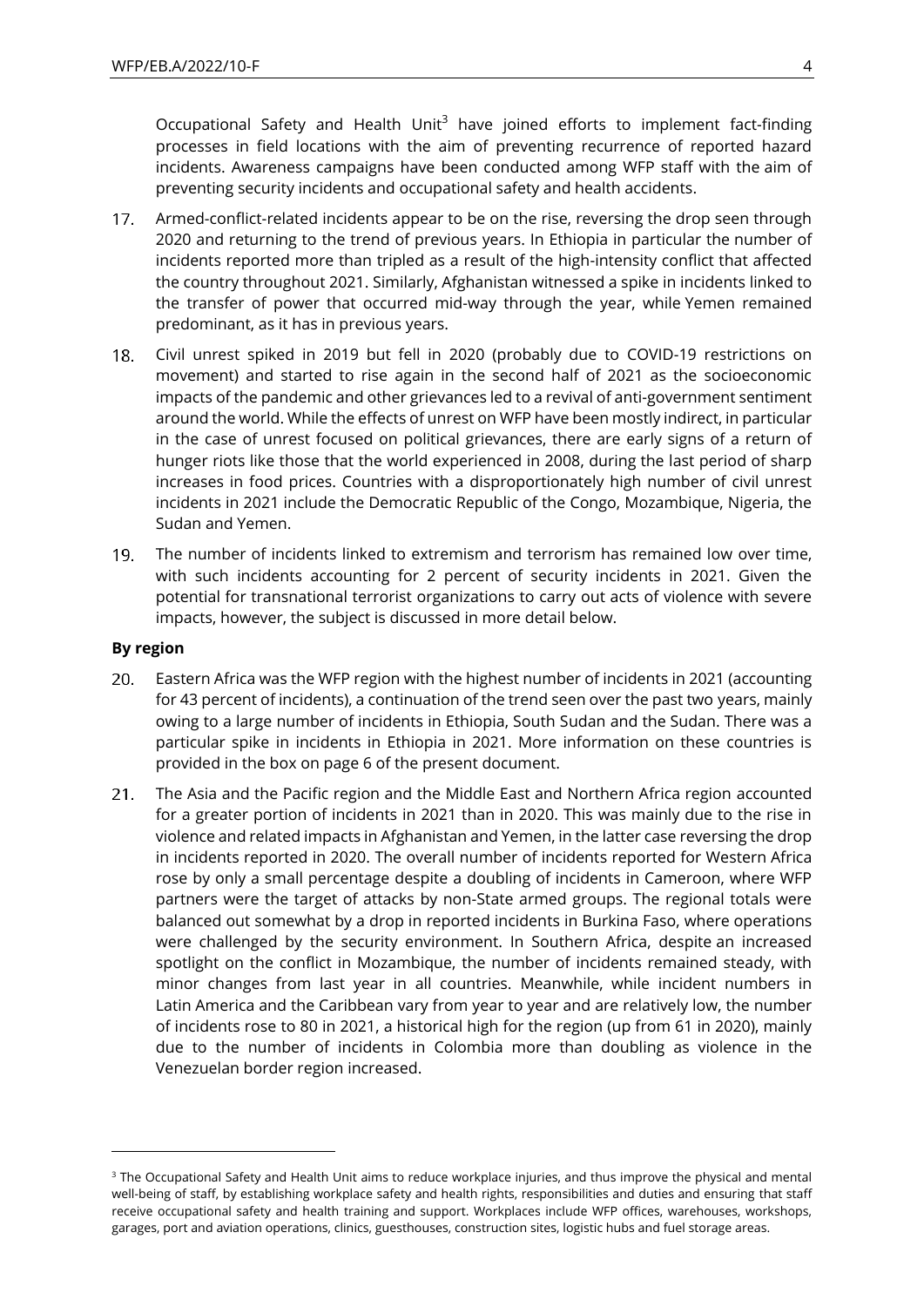# **Operational security response**

#### **Operationalizing enhanced WFP regional and country access strategies**

- $22.$ In 2021, WFP operations continued to be challenged by a lack of secure, principled and consistent humanitarian access to beneficiaries, stemming from increased bureaucratic and administrative impediments imposed by State and non-State actors and de facto authorities on personnel and humanitarian activities, poor infrastructure, interference in humanitarian activities, protracted hostilities in civilian areas, attacks on humanitarian personnel, misappropriation of WFP relief items and internal organizational issues and constraints.
- 23. More WFP country operations institutionalized multifunctional technical access cells in 2021, resulting in the design of structured access strategies and workplans in countries such as Burkina Faso, Mali, Somalia, the Syrian Arab Republic and South Sudan. The Security Division has contributed to expanding the operationalization of the WFP country access strategy and optimizing the implementation of dedicated toolkits in hard-to-reach areas where access is constrained by elevated insecurity.
- $24.$ In Haiti, the focus has been on information management, mapping and analysis of gang actors, structures, areas of presence and networks of influence to assess the level of WFP's acceptance and enhance negotiation of humanitarian access and humanitarian space for WFP programmes.
- $25.$ In South Sudan the security team continues to lead the crisis management component of the WFP country access strategy and contribute to collaborative work on conflict analysis, powerbroker mapping, negotiation of security guarantees and capacity building. In collaboration with colleagues from the Regional Bureau for Western Africa and the Emergency Operations Division Geospatial Support Unit at headquarters, the Security Division has developed a mapping tool to support the subregional access strategy, aimed at integrating and mapping data on access constraints such as security incidents and armed actors' presence and networks of influence. The tool is available for use in Mali and Burkina Faso.
- 26. The roll-out of the tailor-made mapping tool has supported the review of the WFP access strategy in Mali by enabling enhanced information gathering and analysis, planning based on acceptance and local capacity for humanitarian negotiations and strengthened civil-military coordination. This is achieved through data integration and mapping of data collected through monitoring by both WFP personnel and third parties, thereby helping to measure access in qualitative terms. The Security Division has also fostered the safe implementation of operational modalities established as security risk management measures in an array of WFP country operations.
- $27.$ WFP security services have increasingly approved the use of low-profile missions as a means of managing security risks in areas where United Nations and other humanitarian workers can be considered legitimate targets in countries such as Afghanistan, Iraq, Somalia and Yemen. The use of low-profile missions was extended in 2021 to address emerging access constraints such as the imposition of armed escorts on United Nations movements and operations presenting a risk of diminished acceptance among beneficiaries and association of humanitarian operations with legitimate military targets.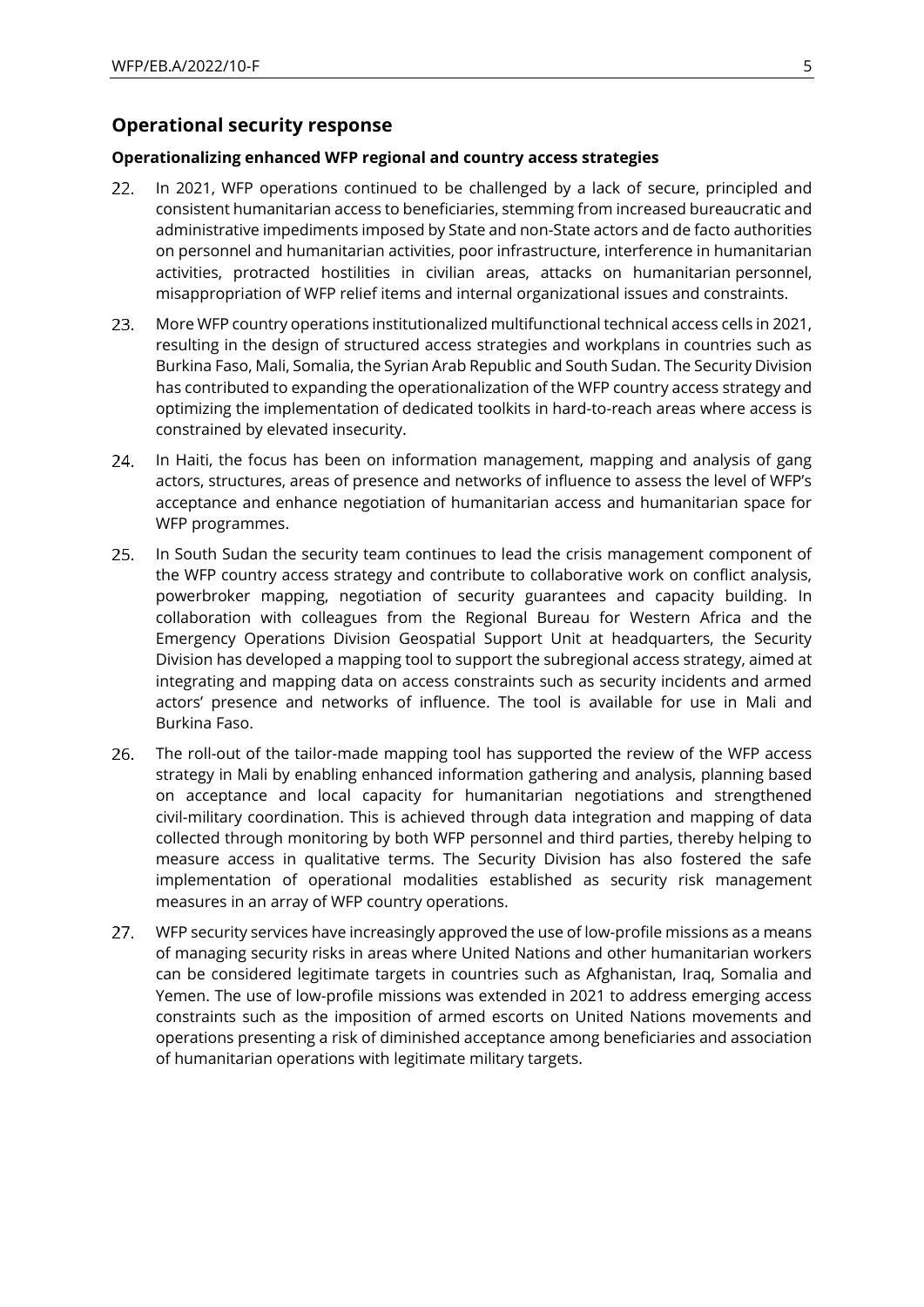#### **Country operational focus**

#### **Sudan**

Following the coup d'état in the Sudan between October and November 2021, the security team succeeded in enabling the continuation of WFP operations despite the emergency. There were no evacuations from the area, and WFP personnel stayed to deliver. The professionalism of the security team in Khartoum was commendable, as acknowledged by the country director.

#### **Ethiopia**

The conflict in Ethiopia's northern Tigray region offers another illustration of WFP security services' ability to support the distribution of assistance, in that case for 2 million refugees. Even the Department of Safety and Security relied on WFP, which was able to support all involved United Nations entities in managing the impact of an offensive in Tigray. In addition, the security team worked in a new context that was challenging for the UNSMS, involving the use of drones and soft-skin vehicles to support staff.

#### **Somalia**

In a palpable example of the climate crisis, where in addition to the existing threats in the country, insurgencies had a disheartening impact because of the drought, WFP security services showed great coordination and leadership in ensuring the security and safety of WFP staff. Climate change is dramatically changing the way security services operate. Outside-the-box thinking is required to be an effective partner to countries and go beyond the normal security risk management mandate. Waters are rising, operational areas are flooded and intercommunal violence continues, with convoys targeted on a regular basis. WFP security services need operational and mental flexibility to adapt so that food can reach beneficiaries and staff is not harmed. Evolving criminality linked to natural disasters calls for a new breed of security officers, one that is more agile and adaptable and has a deep understanding of the context.

#### **Myanmar**

The military coup d'état in Myanmar in February 2021 reshaped the security environment there. The country office, which previously did not have a significant presence of security professionals, had to face a highly insecure environment in which WFP continued to operate. Many of the incidents reported were related to public security and demonstrations that represented organized low-intensity resistance against the de facto authorities, with increasingly sophisticated attacks. Monitoring of the security implications of the incidents informed WFP operations to a great extent, especially considering the new urban operational setting.

#### **Afghanistan**

The rapid Taliban takeover of the Afghan government in August 2021 saw a sudden change in the security environment. WFP security services have been monitoring security incidents very closely, focusing on those in which WFP or its partners could be targeted, which could change the level of acceptance of WFP in affected communities. There have also been attempts by local government officials to influence beneficiaries, targeting distribution modalities. Due to the evolving situation, security staff in Afghanistan was strengthened by the addition of three international security professionals.

#### **Developing a collaborative security culture with cooperating partners**

28. Between 2020 and 2021, a 36 percent increase in the number of security incidents affecting WFP partner organizations was observed, with a 19 percent increase in the number of WFP cooperating partner personnel affected. In recent years, WFP has increasingly implemented its programmes through cooperating partners to achieve "localization" aimed at ensuring sustainability, effectiveness, improved security and access. Due to their proximity to physical front-line threats, WFP cooperating partners have been increasingly affected by security incidents globally. In addition to their proximity to local events, several other factors make it challenging to incorporate security risk management into many of WFP's partnerships; including limited investment in joint risk and context analysis and communication on perceived risks, perceived financial disincentives that deter discussion of security challenges and requests for support, and misalignment of risk management approaches for cooperating partners that have varying levels of risk ownership and habituation.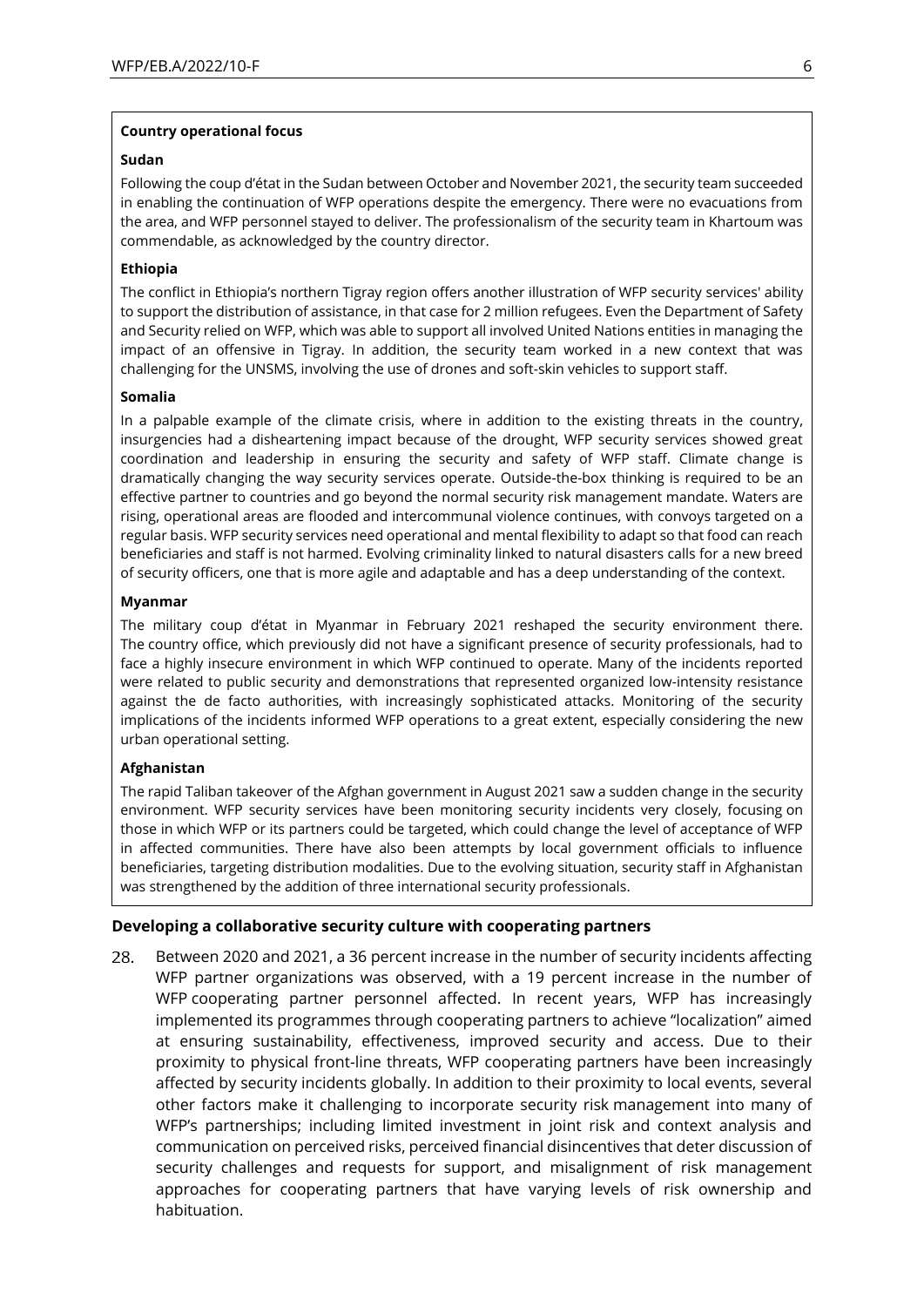- 29. WFP recently incorporated capacity-sharing with cooperating partners on security risk management into the scope of both enterprise risk management and Integrated Road Map policies. It has also added lack of availability of and capacity for effective partnerships to its corporate risk register as an operational risk. To mitigate this risk WFP has committed to strengthened coordination of security risk management with WFP cooperating partners. For countries with high-security risks, this coordination has been streamlined in the second-generation country strategic plans. To further complement the corporate approach of supporting platforms and strengthening mechanisms for collaboration between WFP security services and cooperating partners, an array of field-based initiatives and practices has emerged and been implemented by WFP to foster the development of a security culture and raise awareness of the importance of security risk management to partnerships established by the organization.
- 30. In addition to longstanding collaboration mechanisms such as the Saving Lives Together framework, the Security Division provides additional security coordination support to cooperating partners and other humanitarian organizations at the country and headquarters levels with the aim of improving security information-sharing, providing technical advice and improving humanitarian access. WFP security services can assist cooperating partners at the local level by introducing local partners to international best practices and sharing knowledge and expertise, at the same time improving the security of WFP assets.

### **Strengthening WFP security risk management capacity to adequately support humanitarian emergency operations**

- While prioritizing requests for resources originating from corporate scale-up operations, the  $31$ Security Division has diversified the profiles of security professionals selected to support security risk management operations in the Regional Bureau for Eastern Africa and the following 13 countries in 2021: Afghanistan, Democratic Republic of the Congo, Ethiopia, Guinea, Haiti, Iraq, Liberia, Madagascar, Mozambique, Myanmar, Nigeria, Somalia and the Syrian Arab Republic. Security professionals with varied experience and backgrounds were selected from a dedicated surge pool of external candidates and from among the international and national WFP security professionals based at headquarters, regional bureaux and country offices. A total of seven experienced national security staff were deployed in response to the request for surge security officers, with the goal of further building internal capacity in high-security and safety risk environments accompanied by acute humanitarian need. These capacity building efforts were productive thanks to improved technical onboarding delivered by security professionals at headquarters and thorough support and mentorship by the regional security teams concerned. The efforts undertaken to defend and implement the internal capacity building and strengthening strategy began to pay off in 2021, with five national security professionals transitioned from WFP field offices into international security positions at headquarters.
- $32.$ The Security Division also provided more financial support to WFP country operations facing sudden increased security risks for WFP personnel, operations and assets that resulted in increased security costs that could not be anticipated and budgeted for. Such financial support benefits WFP country operations facing large operational scale-up in already high-risk contexts or escalating humanitarian emergencies, enabling them to swiftly allocate adequate resources and quickly put in place crisis management capacity. Thus, the Security Division allocated USD 1.7 million to six WFP country operations (in Haiti, Lebanon, Madagascar, Mozambique, Somalia and South Sudan) and the Regional Bureau for Western Africa in 2021.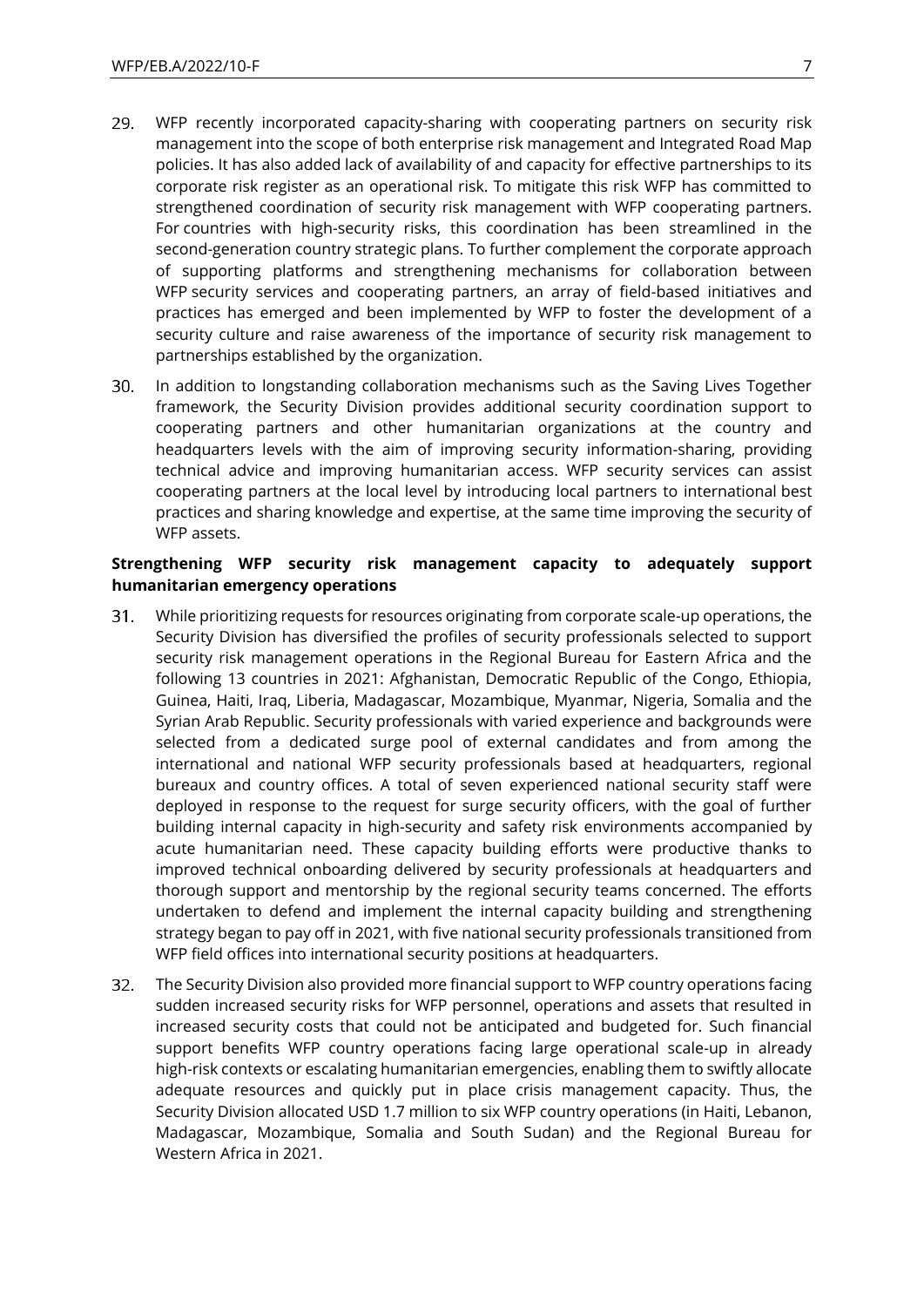- 33. Other initiatives have been developed and processes and activities rolled out to increase the Security Division's capacity to support WFP field security operations. WFP security teams involved in the development of country strategic plans have received guidance and mentorship to enable them to contribute to:
	- $\triangleright$  review of key security risk scenarios during the formulation of country strategic plans;
	- $\triangleright$  incorporation of quality-oriented security considerations into risk management strategies; and
	- $\geq$  adequate budgeting for security costs and allocation of human resources vis-à-vis planned activities and relevant mitigation strategies.
- 34. Countries involved in this exercise were Burundi, Cameroon, El Salvador, Mozambique and the Syrian Arab Republic. A similar approach was taken for country strategic plan revisions in countries facing deteriorating security or insufficient security resources following operational scale-ups.
- Furthermore, the Security Division has worked to improve its induction process for new staff  $35.$ by successfully launching an onboarding programme for all newly contracted security officers and analysts. Onboarding also included tailor-made sessions for staff deploying to WFP emergency response operations. With the support of the Swedish Civil Contingencies Agency, the Security Division continued to undertake missions, providing expert fire safety management capacity to WFP country operations in Burundi, Cameroon, Mali and the Sudan. The division also provided support for country operations while establishing new long-term agreements for security equipment repeatedly reported as challenging to procure in domestic markets or subject to new standards, such as the first responder's equipment.
- 36. The succession of critical security incidents or developments over 2021 led the Security Division to take swift action on lessons learned and to ensure widespread and strict enforcement throughout the community of WFP security professionals. To that end, internal reporting processes and tools on critical security incidents were reviewed and new reporting procedures were piloted and successfully adopted within the security function. This has improved the relevance, timeliness and accuracy of flash reporting<sup>4</sup> on critical security incidents from field operations to senior management.

# **Budget and staffing optimization through enhanced planning and tracking**

- In 2021, the Security Division continued to reinforce its internal control mechanisms to  $37<sub>1</sub>$ ensure that security considerations systematically contributed to the corporate programme review and approval process.
- 38. The division allocated USD 1.7 million from the Security Emergency Fund for the security upgrade of office premises in Haiti, Madagascar, Somalia, South Sudan, Mozambique and Lebanon.
- 39. With a total of USD 26.3 million in 2021, the estimated total security-related costs at headquarters and regional bureaux accounted for 5.9 percent of the total programme support and administrative (PSA) budget.
- $40.$ In field locations the estimated total security-related costs amounted to USD 62.1 million, representing 11.7 percent of the total direct support cost (DSC) budget at the country office level, as shown in the table below.

<sup>4</sup> Flash reporting refers to the reporting of a security or safety-related situation or event that has an immediate or potential near-term impact on WFP personnel, operations, facilities, premises or assets.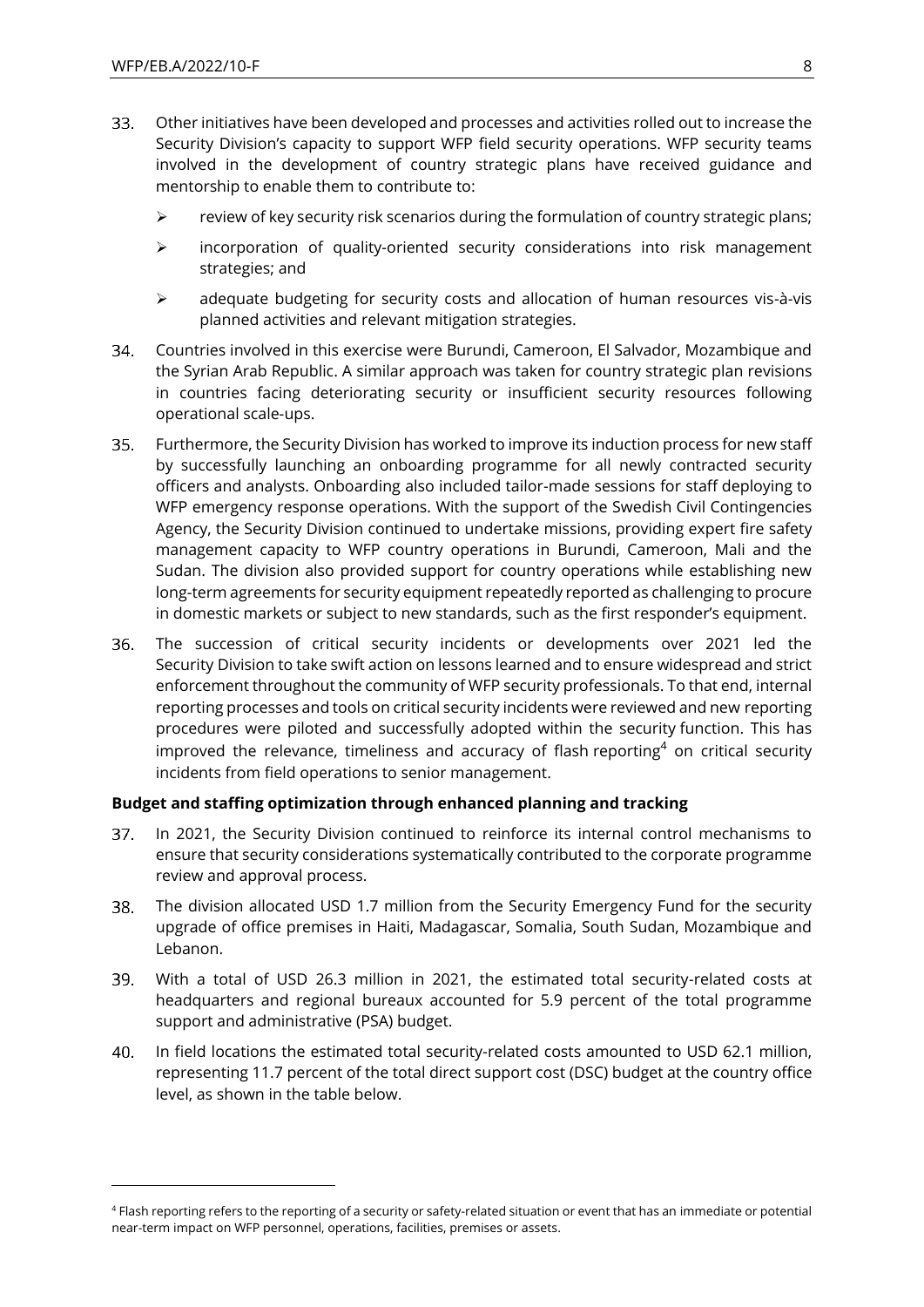| <b>2021 WFP SECURITY EXPENDITURES</b>               |               |  |                                         |               |
|-----------------------------------------------------|---------------|--|-----------------------------------------|---------------|
| <b>Headquarters and</b><br>regional bureau costs    | <b>USD</b>    |  | <b>Country office costs</b>             | <b>USD</b>    |
| Headquarters and<br>regional bureau personnel       | 9 3 9 8 9 7 9 |  | Field personnel                         | 37 777 560    |
| Department of Safety and<br>Security                | 13 058 790    |  | Residential security<br>country office  | 2 0 9 0 1 8 7 |
| Headquarters and<br>regional bureaux - other costs* | 3848180       |  | Security equipment                      | 5 632 853     |
|                                                     |               |  | Local cost - shared<br>security budgets | 8 071 000     |
|                                                     |               |  | Security guards                         | 8493908       |
| <b>Total for security under PSA</b>                 | 26 305 949    |  | <b>Total for security under DSC</b>     | 62 065 507    |
| % total PSA                                         | 5.9%          |  | % total DSC                             | 11.7%         |
| <b>PSA total</b>                                    | 443 500 000   |  | <b>DSC</b> total                        | 529 625 391   |

\* Security Emergency Fund, training, security assistance missions.

# **Other mitigating measures**

- $41<sub>1</sub>$ New initiatives in 2021 included the development of a security compliance tool called the quarterly assurance statement. This automated system allows country offices to follow up and track security mitigation requirements at the field level in relation to the country's security risk mitigation measures and any WFP internal security assistance mission recommendations not covered by those security risk mitigation measures.
- $42.$ The quarterly assurance statement strengthens security accountability at all levels and is consistent with and complements the UNSMS and WFP's internal framework of accountability. It is an online questionnaire that country offices fill out on a quarterly basis for each location where there are WFP offices or facilities. It is used to pre-emptively address the questions and security issues that arise from the security assistance mission process and other audits with a security component.
- $43.$ Security assistance missions continued to be affected by COVID-19 travel restrictions in 2021, much like in 2020. While this allowed time for most countries to address recommendations stemming from previous security assistance missions and all regions to achieve over 90 percent compliance, a backlog has grown, which the Security Division has addressed with the launch of the above-mentioned quarterly assurance statement exercise. Despite these challenges, the Security Division completed nine security assistance missions in 2021 in four regions.
- While COVID-19 has proven to be a significant challenge, the quarterly assurance statement 44. process has allowed for a measure of self-monitoring at the country office level, ensuring that compliance with security obligations is maintained at reasonable levels. The Security Division is planning to conduct 34 security assistance missions in 2022.